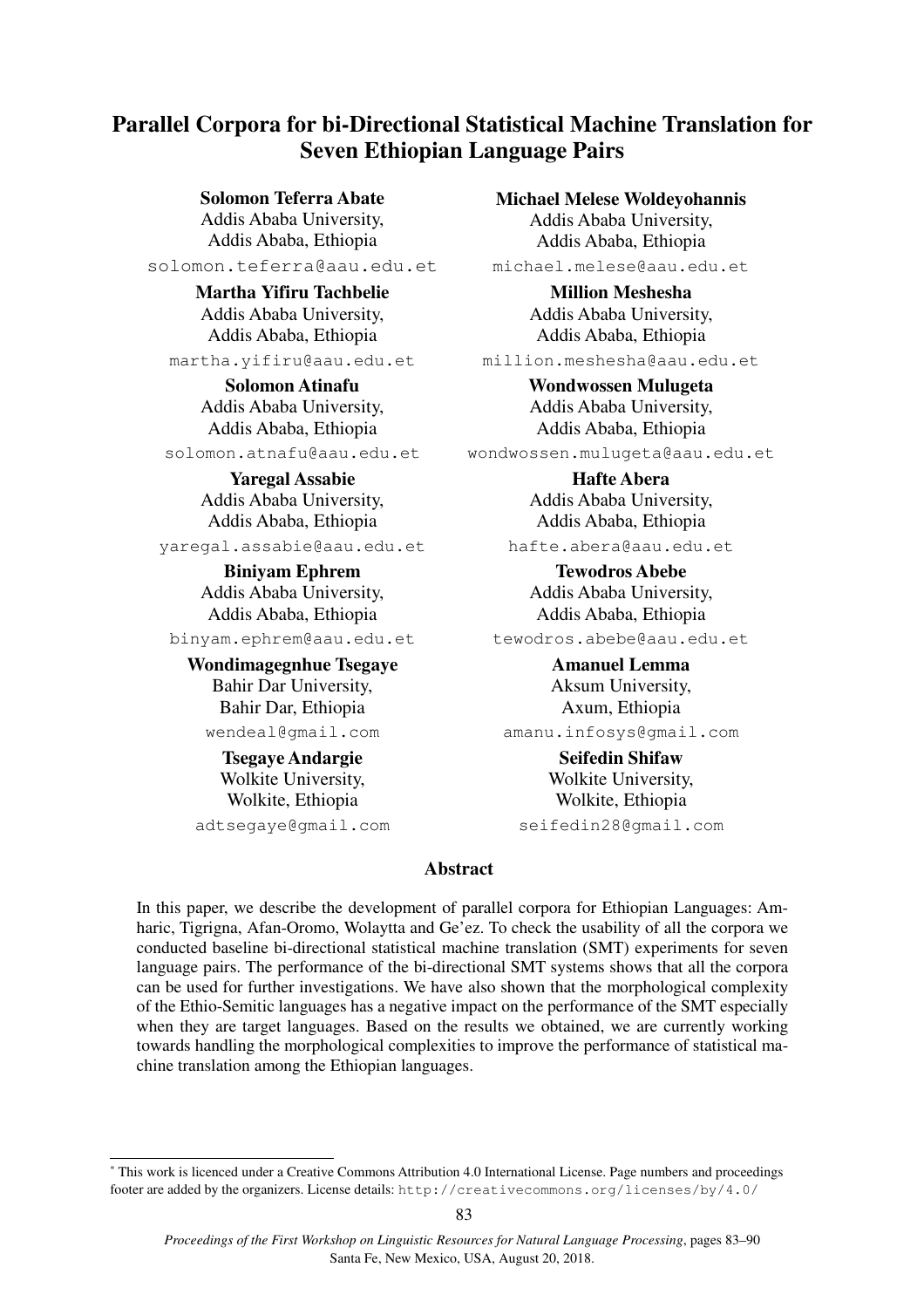#### **1 Introduction**

The advancement of technology and the rise of the internet as a means of communication led to an everincreasing demand for Natural Language Processing (NLP) Applications. NLP applications are useful in facilitating human-human communication via computing systems. One of the NLP applications which facilitate human-human communication is Machine Translation. Machine Translation (MT) refers to a process by which computer software is used to translate a text from one language to another (Koehn, 2009). In the presence of high volume digital text, the ideal aim of machine translation systems is to produce the best possible translation with minimal human intervention (Hutchins, 2005).

The translation of natural language by machine becomes a reality, for technologically favored languages, in the late 20th century although it is dreamt since the seventieth century (Hutchins, 1995). Various approaches to MT have been and are being used in the research community. These approaches are broadly classified into rule based and corpus-based MT (Koehn, 2009). The rulebased machine translation demands various kinds of linguistic re- sources such as morphological analyzer and synthesizer, syntactic parsers, semantic analyzers and so on. On the other hand, corpusbased approaches (as the name implies) require parallel and monolingual corpora. Since corpus-based approaches do not require deep linguistic analysis of the source and target languages, it is the preferred approach for under-resourced languages of the world, including Ethiopian languages.

#### **1.1 Machine Translation for Ethiopian Languages**

Research in the development of MT has been conducted for technologically favored and economically as well as politically important languages of the world since the 17th century. As a result, notable progress towards the development and use of MT systems has been made for these languages. However, research in the area of MT for Ethiopian languages, which are under-resourced as well as economically and technologically disadvantaged, has started very recently. Most of the researches on MT for Ethiopian languages are conducted by graduate students (Tariku, 2004; Sisay, 2009; Eleni, 2013; Jabesa, 2013; Akubazgi, 2017), including two PhD works: one that tried to integrate Amharic into a unification-based machine translation system (Sisay, 2004) and the other that investigated English-Amharic Statistical Machine translation (Mulu, 2017). Beside this, Michael and Million (Michael and Million, 2017) experimented a bi-directional Amharic-Tigrigna SMT system using word and morpheme as a unit.

Due to unavailability of linguistic resources and since the most widely used MT approach is statistical, most of these researches have been conducted using statistical machine translation (SMT), which requires large bilingual and monolingual corpora. However, as there were no such corpora for SMT experiments for Ethiopian languages, the researchers had to prepare their own small size corpora for their experiment. This in turn, affects the results that they obtain.

In addition, since there are no standard corpora for conducting replicable and consistent experiments for performance evaluation, it is difficult to know the progress made in the area for local languages. Moreover, since the researchers had to spend their time on corpora preparation, they usually have limited time for experimentation, exploration and development of MT systems.

#### **1.2 Motivation of this Paper**

African languages, which contribute around 30% (2139) of the world language highly suffer from the lack of sufficient language resources (Simons and Fennig, 2017). This is true for Ethiopian languages. On the other hand, Ethiopia being a multilingual and multi-ethnic country, its constitution decrees that each citizen has the right to speak, write and develop in his/her own language. However, there is still a need to share information among citizens who speak different languages. For example, Amharic is the regional language of the Amhara and Southern Nations and Nationalities regions, Afan-Oromo is that of the Oromia region while the Tigray region uses Tigrigna. All these regions produce a lot of information that need to be shared among the other regions of the nation. There is, therefore, a lot of translation demands among the different language communities of the federal government of Ethiopia.

In order to enable the citizens of the country to use the documents and the information produced in other Ethiopian languages, the documents need to be translated to the languages they understand most. Since manual translation is expensive, a promising alternative is the use of machine translation, particularly SMT as Ethiopian languages suffer from lack of basic linguistic resources such as morphological analyser, syntactic analyser, morphological synthesizer, etc. The major and basic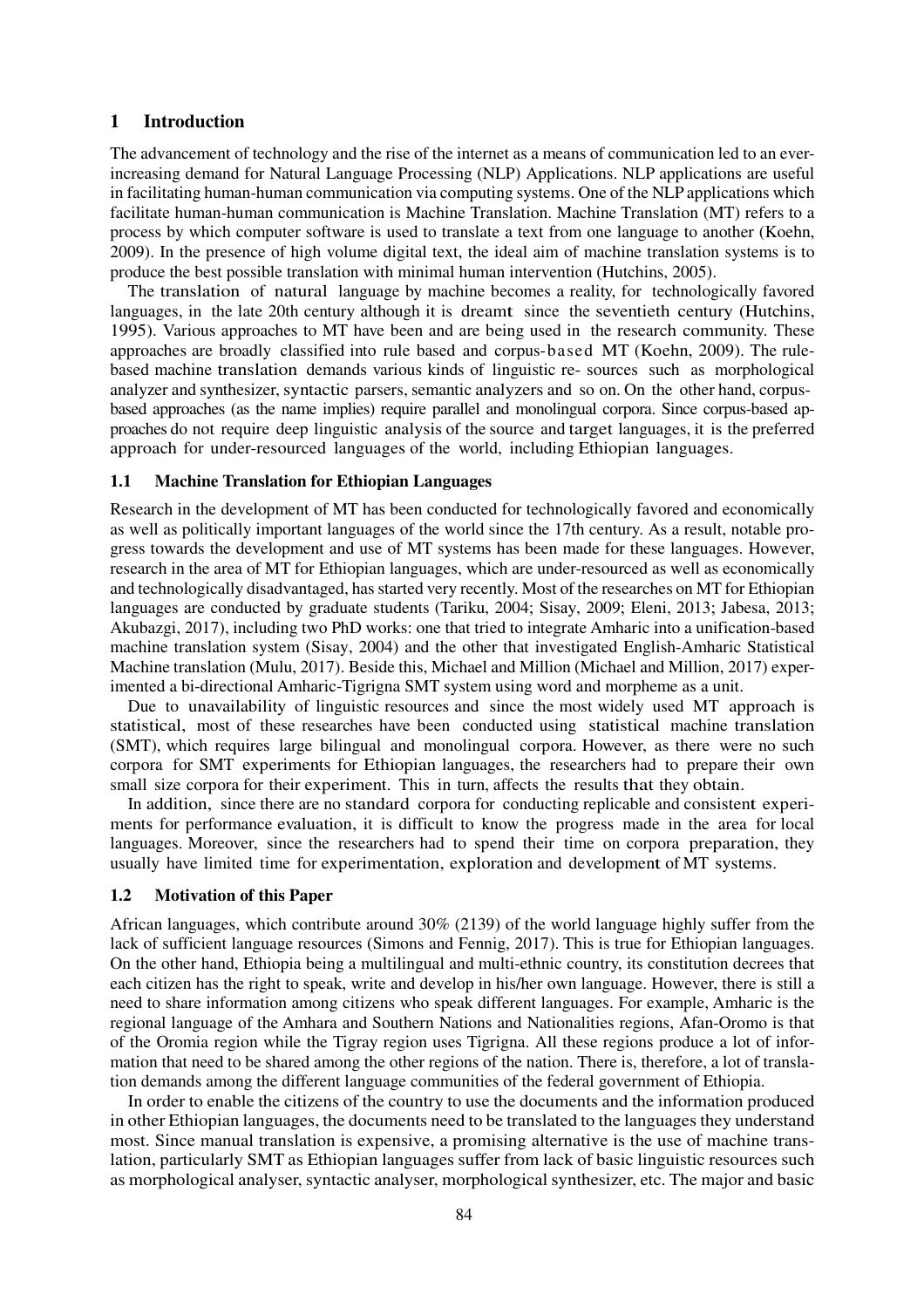resource required for SMT is parallel corpora, which are not available for Ethiopian languages. The collection and preparation of parallel corpora for Ethiopian languages is, therefore, an important endeavour to facilitate future MT research and development.

We have, therefore, collected and prepared parallel corpora for seven Ethiopian Language pairs taking representatives from the Semitic, Cushitic and Omotic language families. We have considered Amharic, Tigrigna and Ge'ez from the Semitic, Afan-Oromo from the Cushitic and Wolaytta from Omotic language families. This paper, therefore, describes the parallel corpora we collected and prepared for these Ethiopian languages and the SMT experiments conducted using the corpora as a way of verifying their usability.

#### **2 Nature of the Language Pairs**

The language pairs in the corpora belong to Semitic (Ge'ez, Amharic and Tigrigna), Cushitic (Afan-Oromo) and Omotic (Wolaytta) language families. Except Ge'ez, these languages have native speakers. Ge'ez serves as a liturgical language of Ethiopian Orthodox Church. It is thought as a second language in the traditional schools of the church and given as a course in different Universities. There is a rich body of literature in Ge'ez, including philosophical, medical and astrological writings. Because of this, there is a big initiative in translating the documents written in Ge'ez to other widely used languages. On the other hand, Amharic is spoken by more than 27 million people which makes it the second most spoken Semitic language in the world. Tigrigna is spoken by 9 million people. Afan-Oromo and Wolaytta are spoken by more than 34 million and 2 million speakers, respectively (Simons and Fennig, 2017).

The writing systems of these language pairs are Ge'ez or Ethiopic script and Latin alphabet. Ge'ez, Amharic and Tigrigna are written in Ge'ez script whereas both Afan-Oromo and Wolaytta are written in Latin alphabet. It is believed that the earliest known writing in the Ge'ez script date back to the 5th century BC. The Ge'ez script is syllabary in which each character represents a consonant and a vowel. Each character gets its basic shape from the consonant of the syllable, and the vowel is represented through systematic modifications of the basic shape. The script is also used to write other languages like Argobba, Harari, Gurage, etc.

The language pairs have got different functions in the country. Amharic for instance is the working language of the Federal Government of Ethiopia. It also serves as regional working language of some other regional states. It facilitates inter-regional communication. Tigrigna and Afan-Oromo are working languages in Tigray and Oromia regional administrations, respectively. Apart from this, they serve as medium of instructions in primary and secondary schools. These languages are also used widely in the electronic media like news, blogs and social media. Some of the governmental websites are available in Amharic, Tigrigna and Afan-Oromo. Currently, Google offers a searching capability using these Ethiopian languages. Further, Google also included Amharic in its translation service recently.

#### **2.1 Morphological Features**

Like other Semitic languages, Ge'ez (Dillmann and Bezold, 1907), Amharic (Leslau, 2000; Anbessa and Hudson, 2007) and Tigrigna (Mason, 1996; Yohannes, 2002), make use of the root and pattern system. In these languages, a root (which is called a radical) is a set of consonants which bears the basic meaning of the lexical item whereas a pattern is composed of a set of vowels inserted between the consonants of the root. These vowel patterns together with affixes results in derived words. Such derivational process makes these languages morphologically complex.

In addition to the morphological information, some syntactic information are also expressed at word level. Furthermore, an orthographic word may attach some syntactic words like prepositions, conjunctions, negation, etc. which create various word forms (Gasser, 2010; Gasser, 2011). In these languages, nominals are inflected for number, gender, definiteness and case whereas verbs are inflected for person, number, gender, tense, aspect, and mood (Griefenow-Mewis, 2001).

Essentially, unlike the Semitic languages which allow prefixing, Afan-Oromo allows suffixing. Most functional words like postpositions are also suffixed. However, there are some prepositions written as a separate word.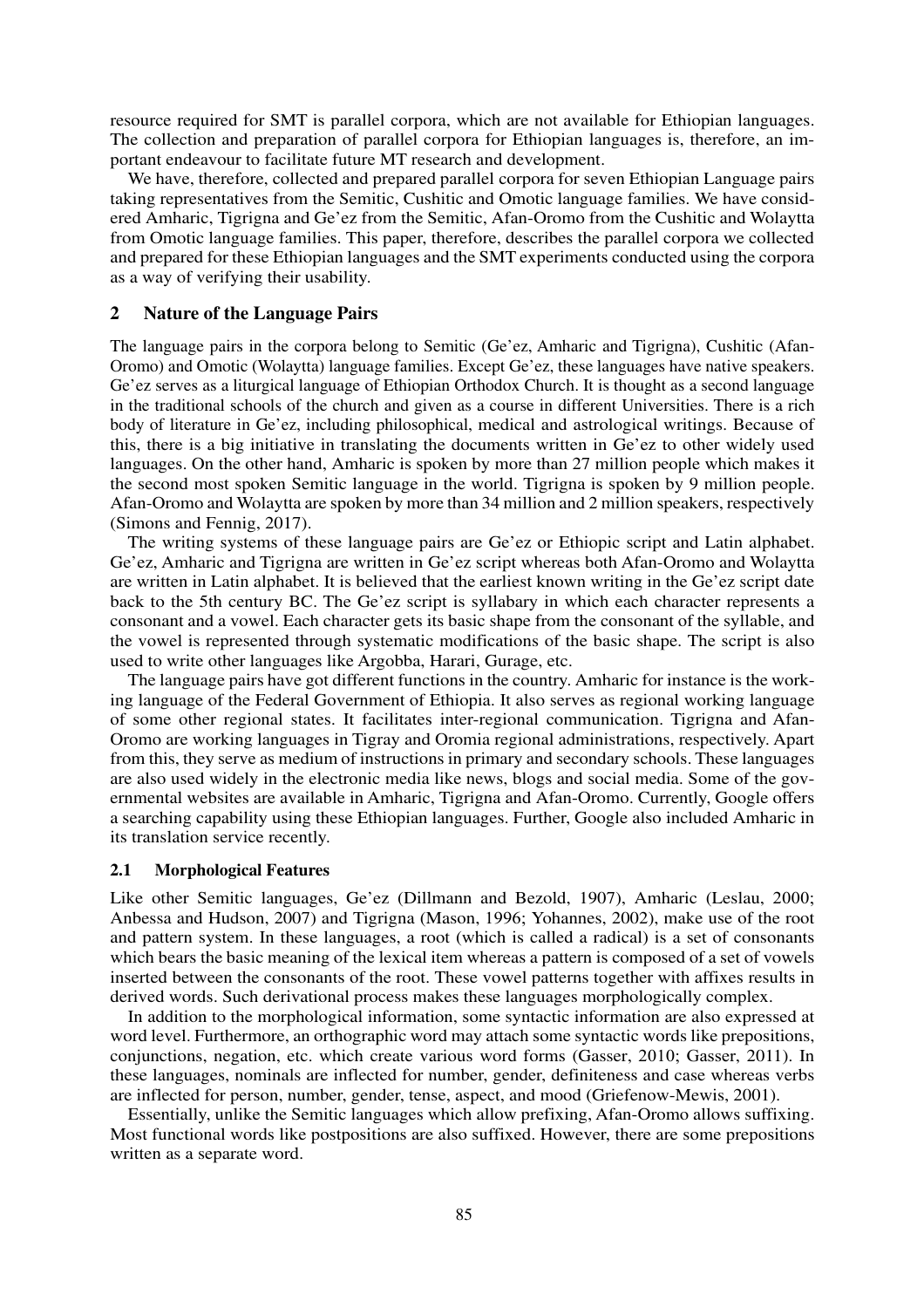Wolaytta like Afan-Oromo is a suffixing language in which words can be generated from root words recursively by adding suffixes only. Wolaytta nouns are inflected for number, gender and case whereas verbs are inflected for person, number, gender, aspect and mood (Wakasa, 2008).

### **2.2 Syntactic Features**

Ethiopian languages that are under our consideration follow Subject-Object-Verb (SOV) wordorder except Ge'ez which allows the verb to come first. In Ge'ez, the basic word-order is Verb-Subject-Object (VSO).

## **3 Challenges of SMT**

Statistical Machine Translation is greatly impacted by the linguistic features of the target languages. The challenges range from the writing system to that of word ordering and morphological complexity.

## **3.1 Writing System**

The Ge'ez writing system, which is used by Amharic, Tigrigna and Ge'ez languages, uses different characters in words that convey the same meaning, especially in Amharic. For example, peace can be written as:  $\hat{\theta}$  or  $\hat{\theta}$  or  $\hat{\theta}$ . Such character variations affect probability values that have direct impact on the performance of SMTs.

## **3.2 Word Ordering**

Most of the languages under consideration have same word order. With this respect, Amharic, Afan-Oromo, Tigrigna and Wolaytta have SOV, while only Ge'ez has VSO. This might challenge machine translation system where Ge'ez is in the pair. Another challenge is the existence of flexibility in word order. For instance, even though Afan-Oromo follows SOV word order, nouns can be changed based on their role in a sentence which makes the word order to be flexible. Such flexibility will pose a challenge for translation from a source to Afan-Oromo.

### **3.3 Morphological Complexity**

While word alignment could be done automatically or with supervision, morphological agreement between words in the source and target are crucial. For instance, Amharic and Geez have subject agreement, object agreement and genitive (possessive) agreement. Each of which is expressed as bound morphemes. In Amharic, for the word ገድል ክ/you killed/ the subject "you" is represented by the suffix "+ክ" while the same subject is represented as "+" in the Geez ቀተልከ
/you killed/). Most of the morphemes in the considered Ethiopian languages are bound ones.

## **4 Parallel Corpora Preparation**

The development of machine translation more often uses statistical approach because it requires very limited computational linguistic resources compared to the rule based approach. Nevertheless, the statistical approach relies to a great extent on parallel corpora of the source and target languages.

The research team has applied different techniques to collect parallel corpora for the selected Ethiopian language pairs. The domain of the collected data is only religious for which we have data for all the considered language pairs. It includes Holy Bible and different documents written in spiritual theme and collected from Jehovah's Witnesses  $(JW<sup>1</sup>)$ , Ethiopicbible<sup>2</sup>, Ebible<sup>3</sup> and Geez experience<sup>4</sup> which are freely accessible websites.

A simple web crawler was used to extract parallel text from the websites. Python libraries such as requests, and BeautifulSoup were used to analyse the structure of the websites, extract texts

 1 available at https://www.jw.org

<sup>2</sup> available at https://www.ethiopicbible.com

<sup>3</sup> available at http://ebible.org

<sup>4</sup> available at https://www.geezexperience.com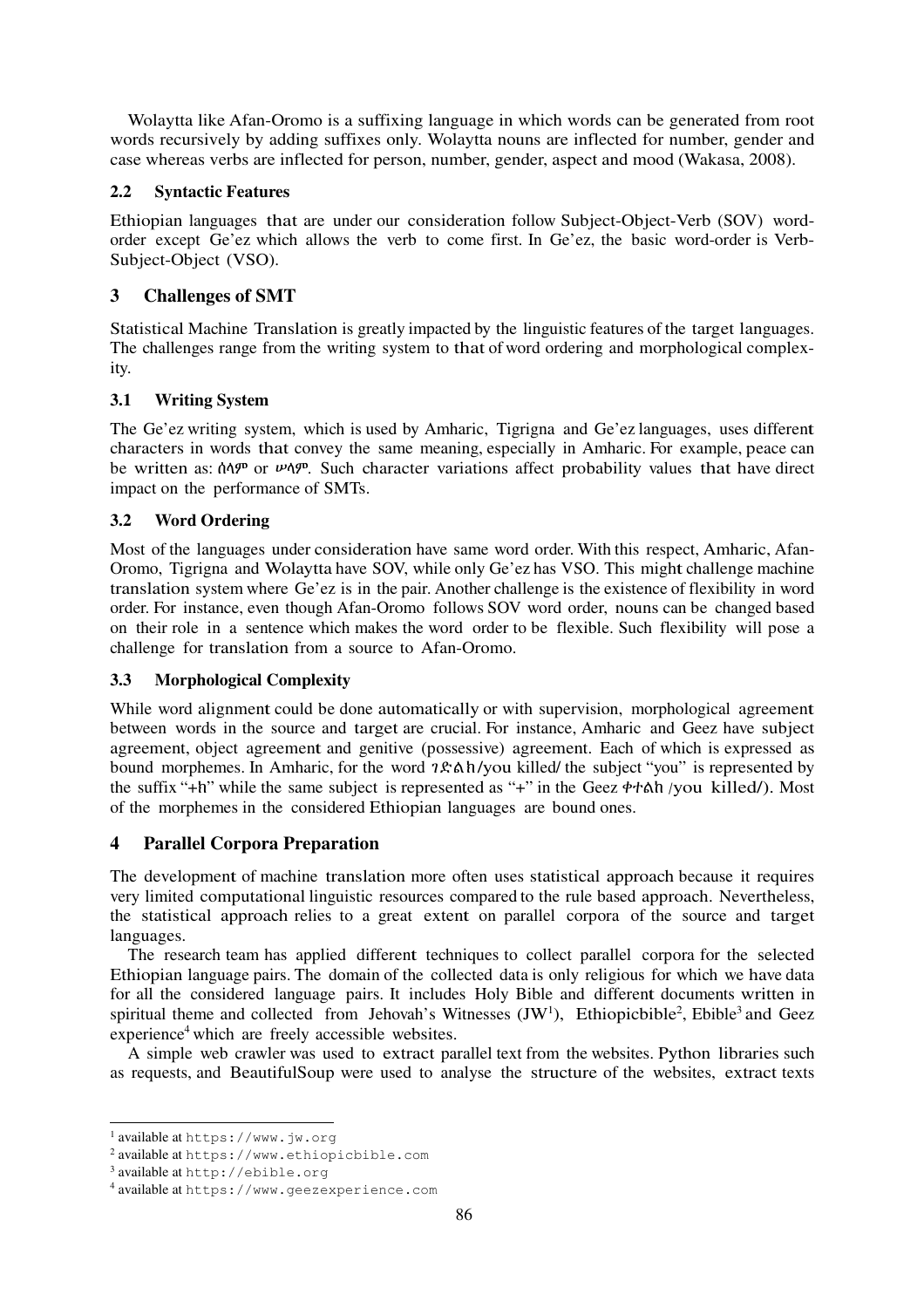and combine into a single text file. To collect the bible data, we have generated the structure of the URL so that it shows the book names, chapters and verses of the Bible in each language.

For the "daily text" which is published at JW.org, we tried to use the date information to generate URL for each language. Finally, we extracted the data based on the generated URL information and merged to a single UTF-8 text file for each language.

### **4.1 Pre-processing**

Data preprocessing is an important and basic step in preparing bilingual and multilingual parallel corpora. Since the collected parallel data have different formats and characteristics, it is very difficult and time-consuming to prepare usable parallel corpora manually because it needs to analyse the structure of the collected raw data by applying different linguistic methods. We have, therefore, applied different automatic methods of text pre-processing that requires minimal human interference. As part of the pre-processing unnecessary links numbers, symbols and foreign texts in each language have been removed. During pre-processing the following tasks have been performed: character normalization, sentence tokenization and sentence level alignment.

### **4.1.1 Character Normalization**

As it is indicated in Section 3.1, there are characters in Amharic that have similar roles and are redundant. For example the character (*U*) can be written as  $(A, A, 2, 4)$  and  $(Y)$ . Though they used to possess semantic differences in the traditional writings, currently these characters are mostly used interchangeably. To avoid words with same meaning from being taken as different words due to these variations we have replaced a set of characters with similar function into a single most frequently used character.

### **4.1.2 Sentence Tokenization and Alignment**

Lines that contain multiple sentences in both source and target languages are tokenized. The team has set two criteria to check whether the aligned sentences are correct or not. The first criterion is counting and matching the number of sentences in the source language and the target language. In the parallel corpora of the language pairs in which Ge'ez is the target, the source language contains multiple verses in a single line. While on the Ge'ez side, each line contains a single verse. In such cases, we merged different verses of Ge'ez to produce the line that is aligned with that of the source language.

### **4.2 Corpus Size and Distribution of Words**

The corpora have been analysed to see the relationship between languages in the language pairs. As it has been revealed in different literature, the Ethio-Semitic languages have more complex morphology than the other Ethiopian languages. Due to this difference, the same number of sentences in these language pairs is tokenized into significantly different number of tokens and word types. Table 1 clearly shows that the vocabulary of the languages in the Ethio-Semitic language family is much more than the vocabulary of the other two language families.

| <b>Sentences</b> | Languages  | <b>Token</b> | <b>Type</b> | <b>Average sentence Length</b> |
|------------------|------------|--------------|-------------|--------------------------------|
|                  | Amharic    | 521,035      | 98,841      | 15                             |
| 34,349           | Tigrigna   | 546,570      | 87,649      | 15                             |
|                  | Amharic    | 148,084      | 38,097      | 12                             |
| 11,546           | Ge'ez      | 158,003      | 33,386      | 13                             |
|                  | Amharic    | 163,816      | 37,283      | 14                             |
| 11,457           | Afan-Oromo | 214,335      | 24,005      | 18                             |
|                  | Tigrigna   | 162,508      | 32,953      | 14                             |
| 10,987           | Afan-Oromo | 206,844      | 23,536      | 18                             |
|                  | Amharic    | 119,262      | 32,780      | 12                             |
| 9,400            | Wolaytta   | 137,869      | 25,331      | 14                             |
|                  | Afan-Oromo | 46,340       | 8,118       | 15                             |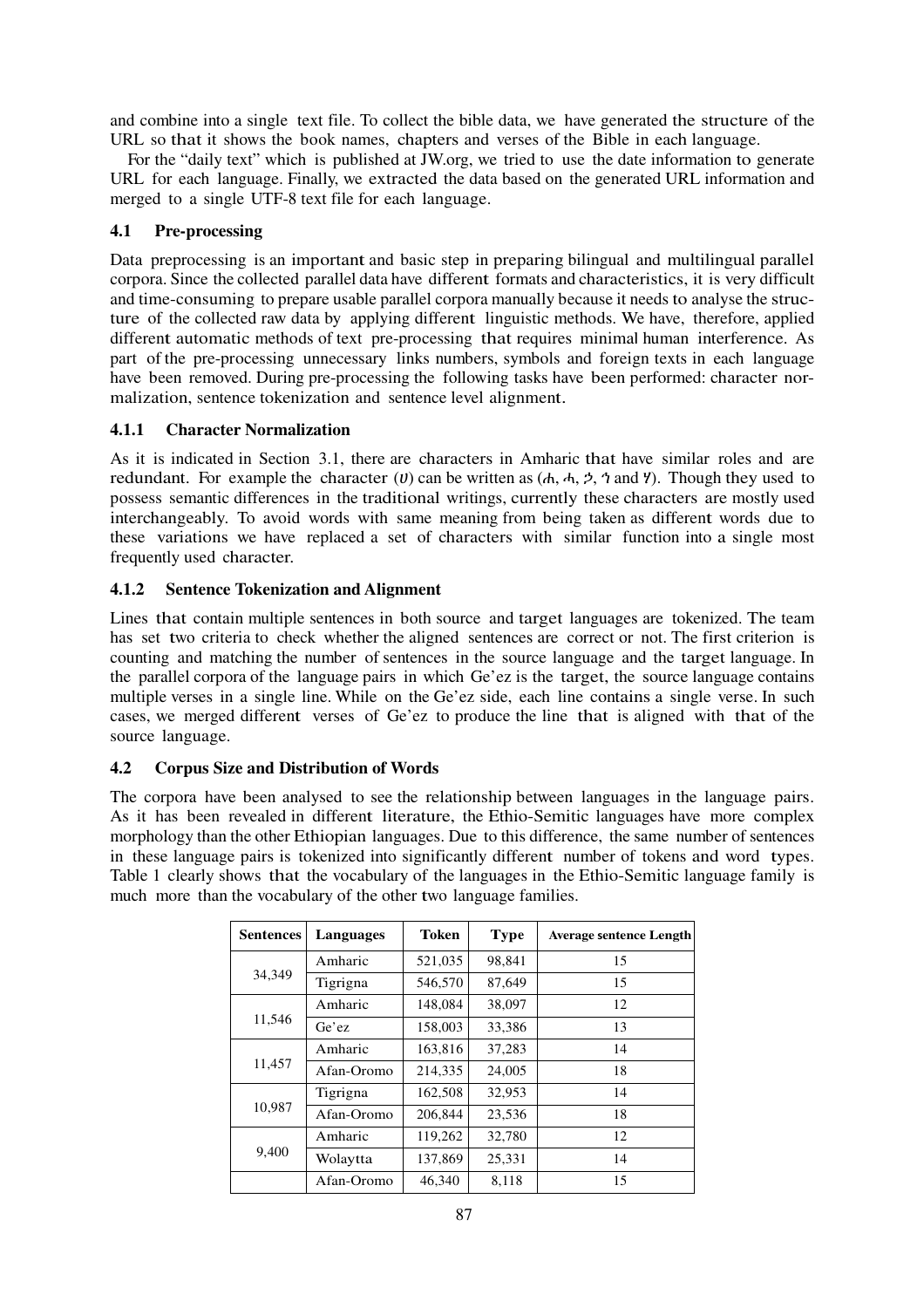| <b>Sentences</b> | Languages | Token  | <b>Type</b> | <b>Average sentence Length</b> |
|------------------|-----------|--------|-------------|--------------------------------|
| 2.923            | Wolaytta  | 33,828 | 8.786       |                                |
| 2,504            | Tigrigna  | 34,780 | 9,864       |                                |
|                  | Wolaytta  | 29,458 | 7.989       |                                |

Table 1: Sentence and Word Distribution of the Parallel Corpora

On the contrary the token of the non-Semitic languages is significantly higher than the tokens of the Ethio-Semitic languages. This is because syntactic words like preposition, conjunction, negation, etc are bound in the Ethio-Semitic language group. It is clear, therefore, that such differences between the languages in a language pair makes SMT difficult because it aggravates data sparsity and results into a weakly trained translation model. Although the size of the data we have is much less to draw conclusions, we could also see that the Ethio-Cushitic and Ethio-Omotic languages are morphologically more similar with each other than their similarity with the Ethio-Semitic languages.

We have also observed morphological differences among the Ethio-Semitic languages that is revealed by the difference in the number of token and word type in the same corpus we have for Amharic-Tigrigna and Amharic-Ge'ez language pairs. The data revealed that Amharic is the most morphologically complex language of the family.

### **5 SMT Experiments and Results**

To check the usability of the collected parallel corpora for seven Ethiopian language pairs, we have conducted bi-directional SMT experiments.

#### **5.1 Experimental Setup**

To conduct SMT experiments, each parallel corpus has been divided into three sets: 80% for the training, 10% for tuning and 10% for test sets. Moses (Koehn, 2009) has been used along with Giza++ alignment tool (Och and Ney, 2003) for aligning words and phrases. SRILM toolkit (Stolcke, 2002) has been used to develop the language models using target language sentences from the training and tuning sets of parallel corpora. Bilingual Evaluation Under Study (BLEU) is used for automatic scoring.

#### **5.2 Experimental Results**

Table 2 presents the experimental results of bi-directional SMT systems developed for the seven Ethiopian language pairs. The Table shows the difference in the performance of the systems developed for the same language pair in different directions.

| <b>Sentences</b> | Language pair         | <b>BLEU</b> |
|------------------|-----------------------|-------------|
|                  | Amharic - Tigrigna    | 21.22       |
| 34,349           | Tigrigna - Amharic    | 19.06       |
|                  | Amharic - Afan Oromo  | 17.79       |
| 11,457           | Afan Oromo - Amharic  | 13.11       |
|                  | Tigrigna - Afan Oromo | 16.82       |
| 10,987           | Afan Oromo - Tigrigna | 14.61       |
|                  | Amharic - Wolaytta    | 11.23       |
| 9,400            | Wolaytta - Amharic    | 7.17        |
|                  | Ge'ez - Amharic       | 7.31        |
| 11,546           | Amharic - Ge'ez       | 6.29        |
|                  | Wolaytta - Afan Oromo | 4.73        |
| 2,923            | Afan Oromo - Wolaytta | 2.73        |
|                  | Tigrigna - Wolaytta   | 2.2         |
| 2,504            | Wolaytta - Tigrigna   | 3.8         |

Table 2: Experimental Results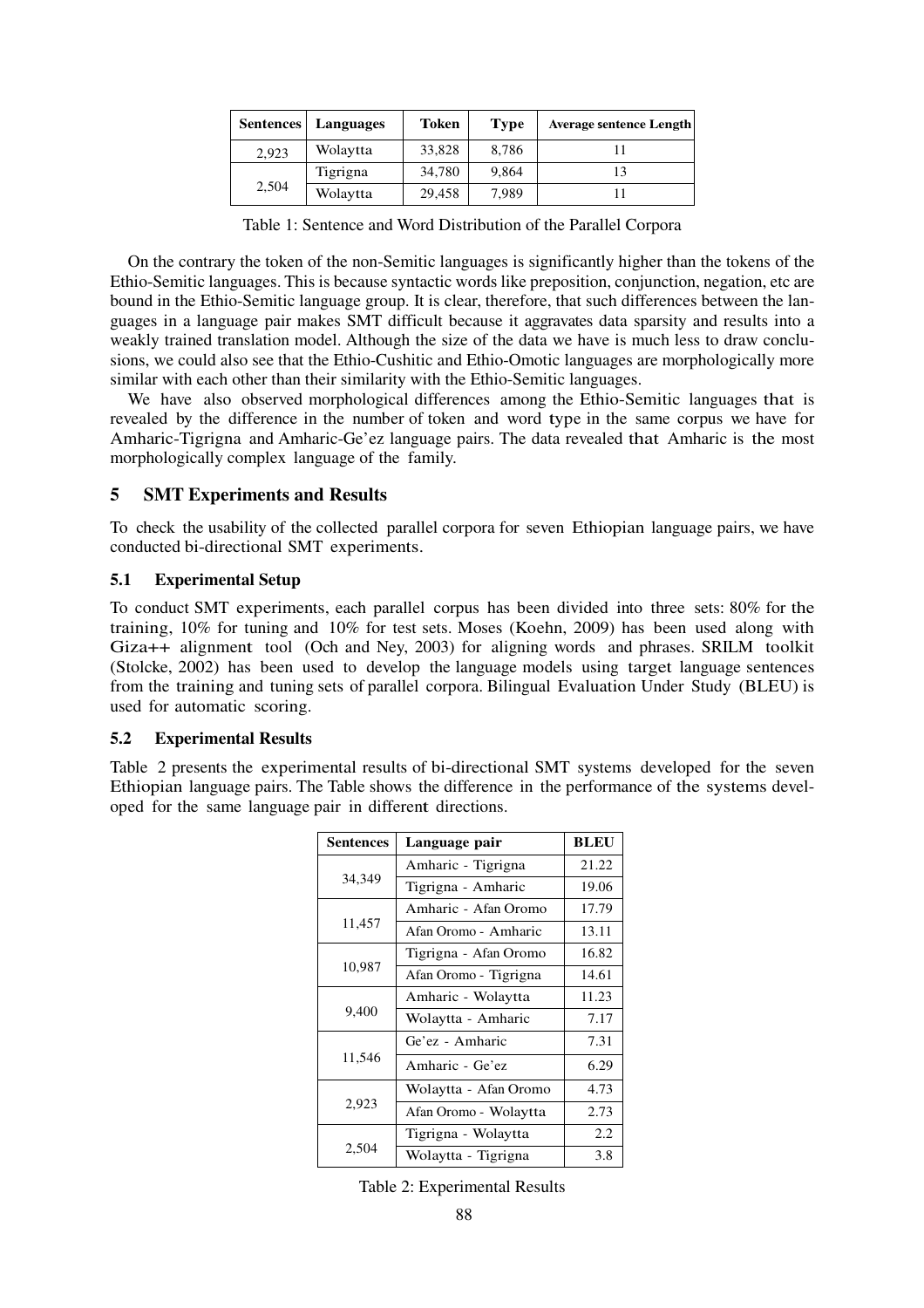The performance of SMT systems decreases when Ethio-Semitic languages are on the target side. This confirms that Ethio-Semitic languages (when they are targets) are more challenging to SMT than the other language families. The only exception being Tigrigna and Wolaytta language pair, where the performance is high when Tigrigna is a target. This could be attributed to the small data we have for this language pair.

The results in the Table 2 also show the effect of data size on the performance of SMT systems. That means as the data increases, the performance also increases. In this view again we have an exceptionally lower BLUE score for the Amharic-Ge'ez language pair than the score we achieved for Amharic-Afan Oromo language pair although the data size used is almost equal. The performances of the Amharic-Wolaytta-Amharic translation systems are better than Amharic- Ge'ez-Amharic systems although the data size used in the former is less than the data size used in the latter. The results confirm that the morphological complexity of the languages severely affect SMT performance than the amount of data. From the difference in results achieved for the Amharic-Ge'ez (6.29) and Ge'ez-Amharic (7.31) language pairs, it is possible to understand that syntactic differences affect the performance of SMT more than the difference in their morphological features. We have seen from their number of word types that Amharic has more complex morphology than Ge'ez which, however, has flexible syntactic structure.

Despite the size of the data, the performance registered in translation towards the Ethio- Semitic languages has less BLEU score than the translations from them. This is because of the fact that, when the Ethio-Semitic languages, specially Amharic, are used as a target language, the translation from other languages with less morphological complexity as a source languages is challenged by one-to-many alignment. On the other hand, better performance is registered the other direction since the alignment is many-to-one. Beside this, the word-based language model favours the non-Semitic languages than Semitic ones due to the complexity of the morphology of the latter language family.

#### **6 Conclusions and Future Work**

This paper presents the attempt made in the preparation of usable parallel corpora for Ethiopian languages. The corpora have been collected from the web in the religious domain. Then, they are further pre-processed and normalized. We have now usable parallel corpora for seven Ethiopian language pairs. Using the corpora, bi-directional statistical machine translation experiments have been conducted. The results show that translation systems from Ethio-Semitic languages to either Omotic or Cushitic language families achieve better BLEU score than those in the other directions. That leads us to conclude that the Ethio-Semitic language family has the most complex morphology which greatly affects the performance of SMT.

Finding solutions that minimize the negative effect of morphological complexity of the Ethio-Semitic languages on the performance of SMT is therefore a future endeavour. We considered a previous work by (Mulu, 2017) who gained a significant improvement by the application of morphological segmentations to guide us in utilizing the use of morphemes instead of words as units for both the translation and the statistical language models. The most attractive solution to the problems of machine translation that is the trend of the time is the use of ANN modelling, which however, requires more data than what we have. So we will use our experience of corpus preparation and work towards the application of the state of the art technologies to develop usable machine translation systems for the Ethiopian languages.

As it is well known, domain is the most important factor on the performance of SMT. Thus, we are also working on the development and organization of parallel corpora for the Ethiopian languages in different domains.

#### **Acknowledgement**

We would like to acknowledge Addis Ababa University for the thematic research fund and NORHED (Linguistic Capacity Building-Tools) for sponsoring conference participation.